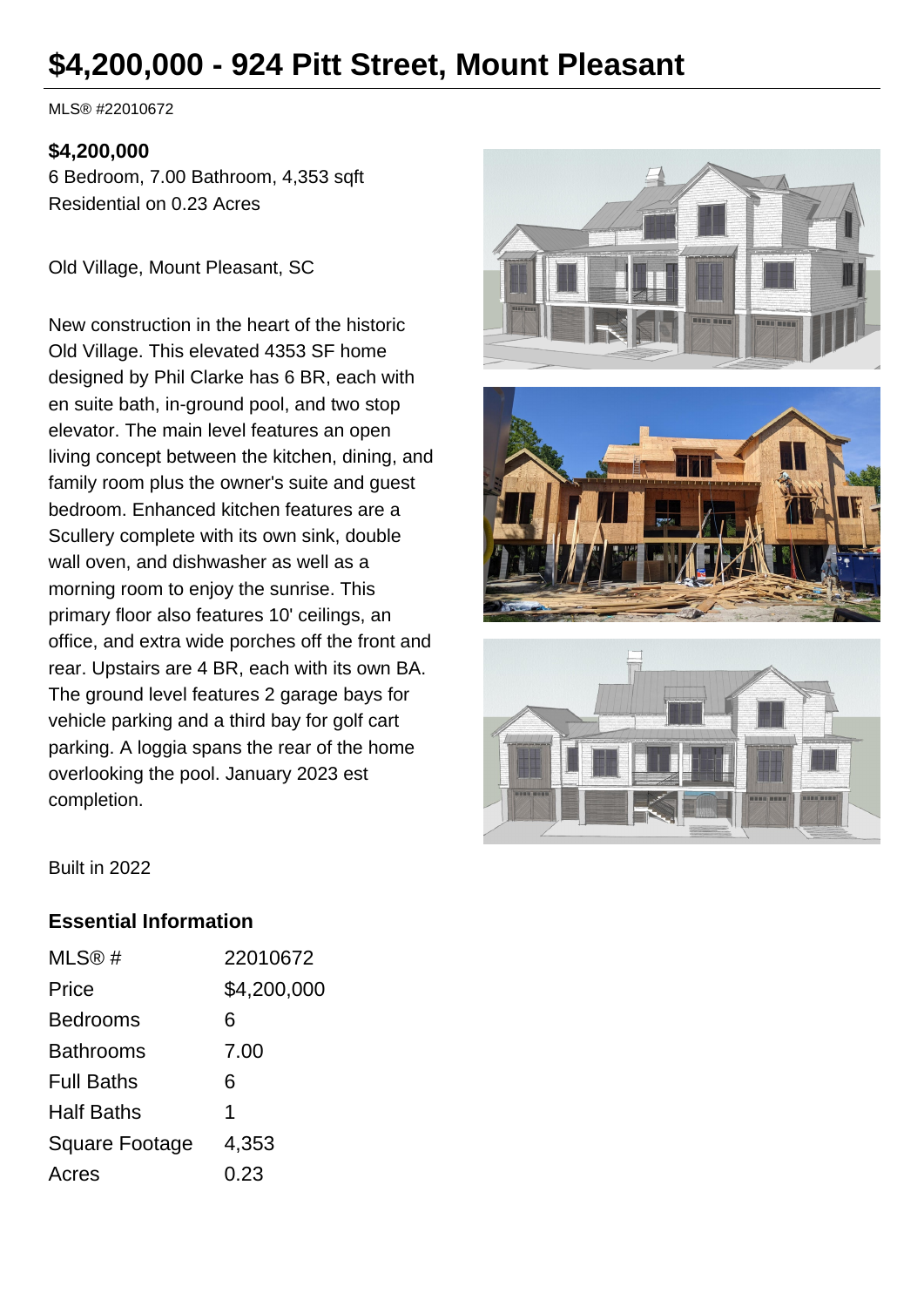| <b>Year Built</b> | 2022                          |
|-------------------|-------------------------------|
| <b>Type</b>       | Residential                   |
| Sub-Type          | <b>Single Family Detached</b> |
| <b>Style</b>      | Traditional                   |
| <b>Status</b>     | Active                        |

# **Community Information**

| Address      | 924 Pitt Street                     |
|--------------|-------------------------------------|
| Area         | 42 - Mt Pleasant S of IOP Connector |
| Subdivision  | Old Village                         |
| City         | <b>Mount Pleasant</b>               |
| County       | Charleston                          |
| <b>State</b> | <b>SC</b>                           |
| Zip Code     | 29464                               |

## **Amenities**

| Parking  | Off-st Prkng, 4 Car Carport |
|----------|-----------------------------|
| Garages  | Off-st Prkng, 4 Car Carport |
| Has Pool | Yes                         |
| Pool     | <b>Private Pool</b>         |

## **Interior**

| Interior          | Wood                                                                                  |
|-------------------|---------------------------------------------------------------------------------------|
| Interior Features | Ceilings - 9'+, Elevator, Kitchen Island, Ceiling - Smooth, Walk-In<br><b>Closets</b> |
| Heating           | Heat Pump                                                                             |
| Cooling           | Central                                                                               |
| <b>Stories</b>    | 2 Story                                                                               |

## **Exterior**

| Exterior        | Other                                                                    |
|-----------------|--------------------------------------------------------------------------|
|                 | Exterior Features Covr'd Patio, Porch - Front Porch, In Grd Pool in yard |
| Lot Description | Level                                                                    |
| Roof            | Metal                                                                    |
| Construction    | <b>Under Construction</b>                                                |
| Foundation      | <b>Elev Construction</b>                                                 |

## **School Information**

Elementary Mt. Pleasant Academy